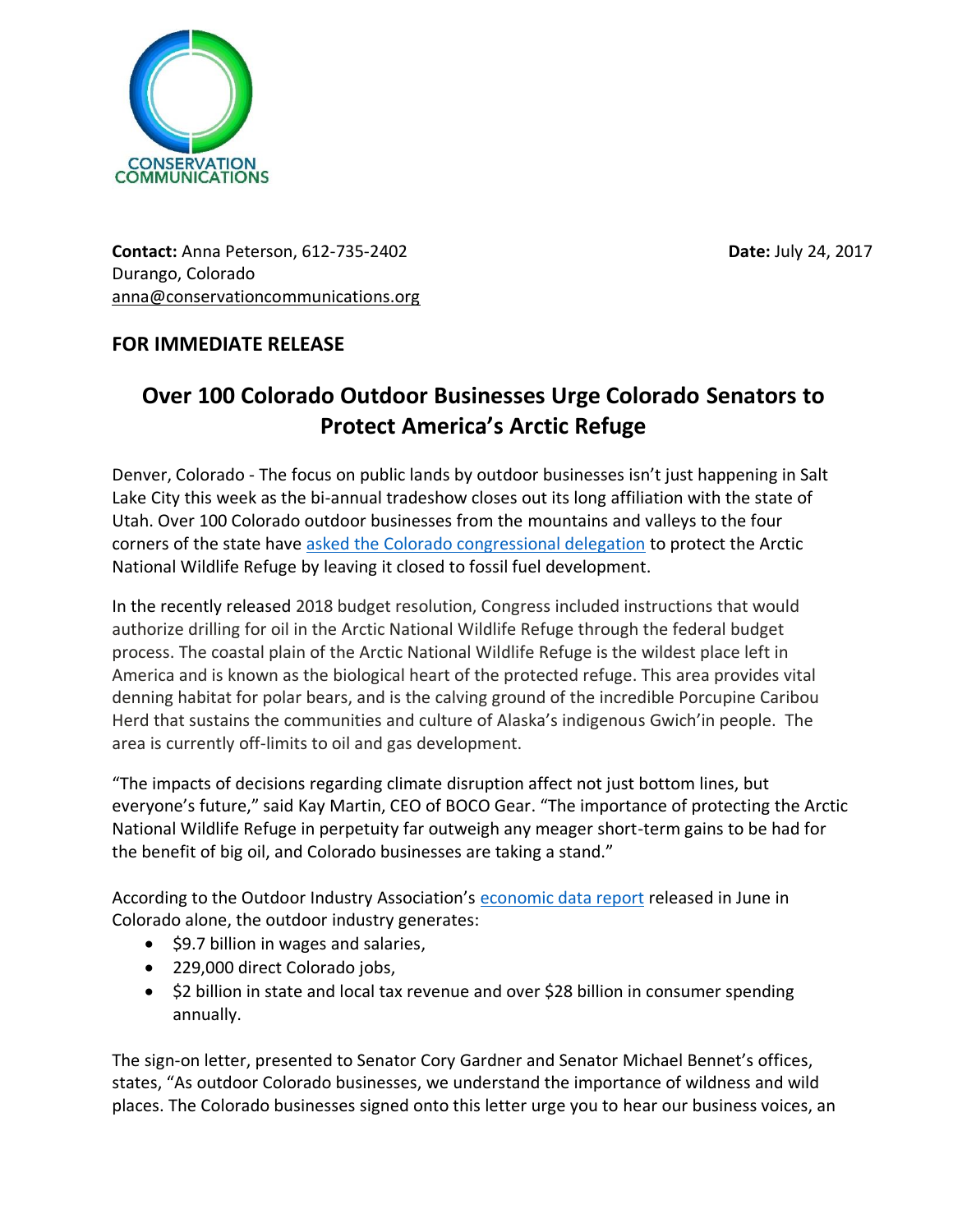economic powerhouse in our state estimated in the billions, and not allow any fossil fuel development in the Arctic National Wildlife Refuge."

Signers of the letter state that protection of public lands is vital not only for the health of our ecosystems, but for the outdoor industry at large; a sentiment reinforced this week with protections of public lands being a focus of the Outdoor Retailer Show's last hurrah in Salt Lake City before moving to Denver in January 2018.

"The President's 2018 budget calls for drilling in the Arctic Refuge which would destroy our country's most iconic wildlife refuge, give a few big oil corporations a cut-rate deal at the expense of the American taxpayers," said, Mike Lewis, Director of Brand Activation & Digital Strategy, Zeal Optics an eyewear company based in Boulder.

"Having had the privilege of exploring the Arctic National Wildlife Refuge, our company has first-hand experience as to why this unique wilderness that must be protected. On our trip to the Refuge, we witnessed dramatic mountains, wild rivers, and important Native Alaskan cultural sites. It is a vast, rugged wilderness experience that simply is not available elsewhere. Sneaking the opening of the Refuge into the complicated budget process is unnecessary and unwarranted," Kevin Timm, owner of Seek Outside, a Grand Junction-based lightweight tent and backpack manufacturer.

Auden Schendler, Vice President of Sustainability for Aspen Skiing Company said, "The Arctic National Wildlife Refuge may seem far away, but drilling there will damage our economy as surely as if it were next door. We need to bend the emissions curve down, not explore for more oil."

"Opening the Arctic National Wildlife Refuge to energy development would set a dangerous precedent for public lands energy policy and does not promise a reward commensurate to the environmental toll that energy development would take," said Bill Hartrampf, President of backpack manufacturer Deuter USA.

Protection for the Arctic National Wildlife Refuge has been supported by Democrats and Republicans alike for decades. President Trump's call for drilling in the Arctic Refuge in his 2018 budget is a drastic departure from the bipartisan support for protection the refuge has enjoyed for decades.

###

*\*\*\*See attached Colorado Outdoor Business Sign-on Letter*\*\*\*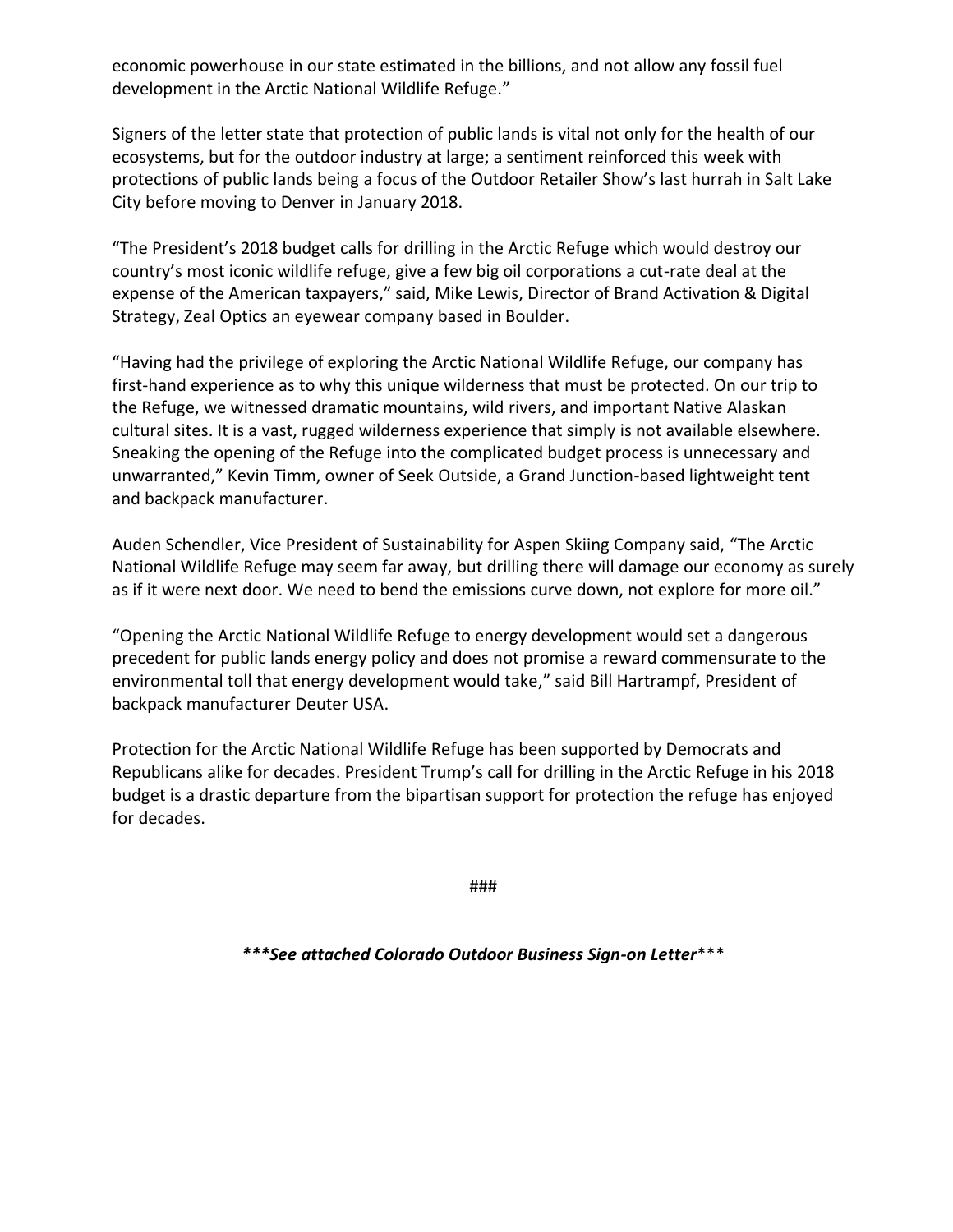## **Photographer Ron Hunter**



*Hiker in Arctic National Wildlife Refuge - Ron Hunter*



*Hiker in Arctic National Wildlife Refuge - Ron Hunter*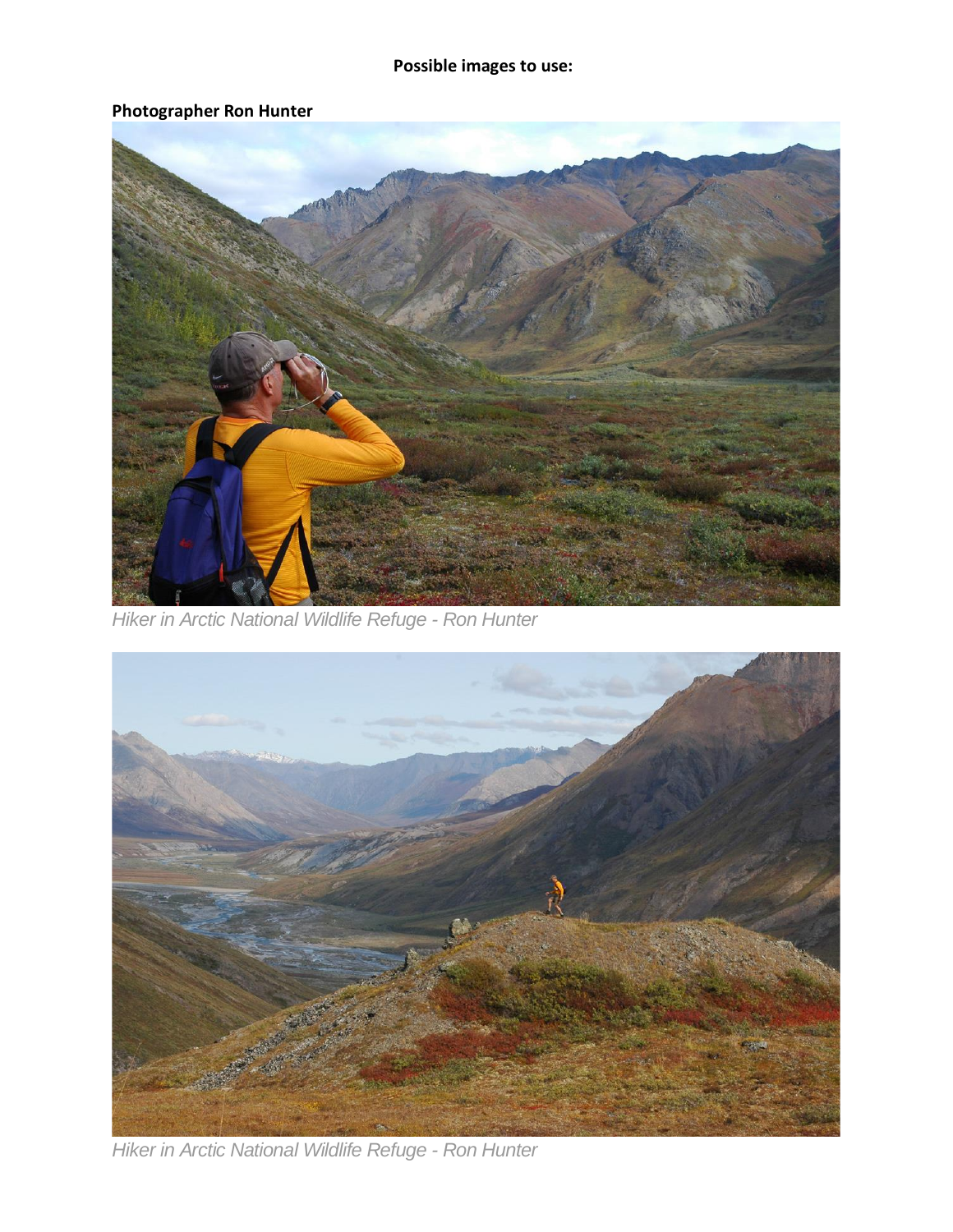

*Arctic Fox - Ron Hunter*



*Rafting in the Arctic National Wildlife Refuge - Ron Hunter*